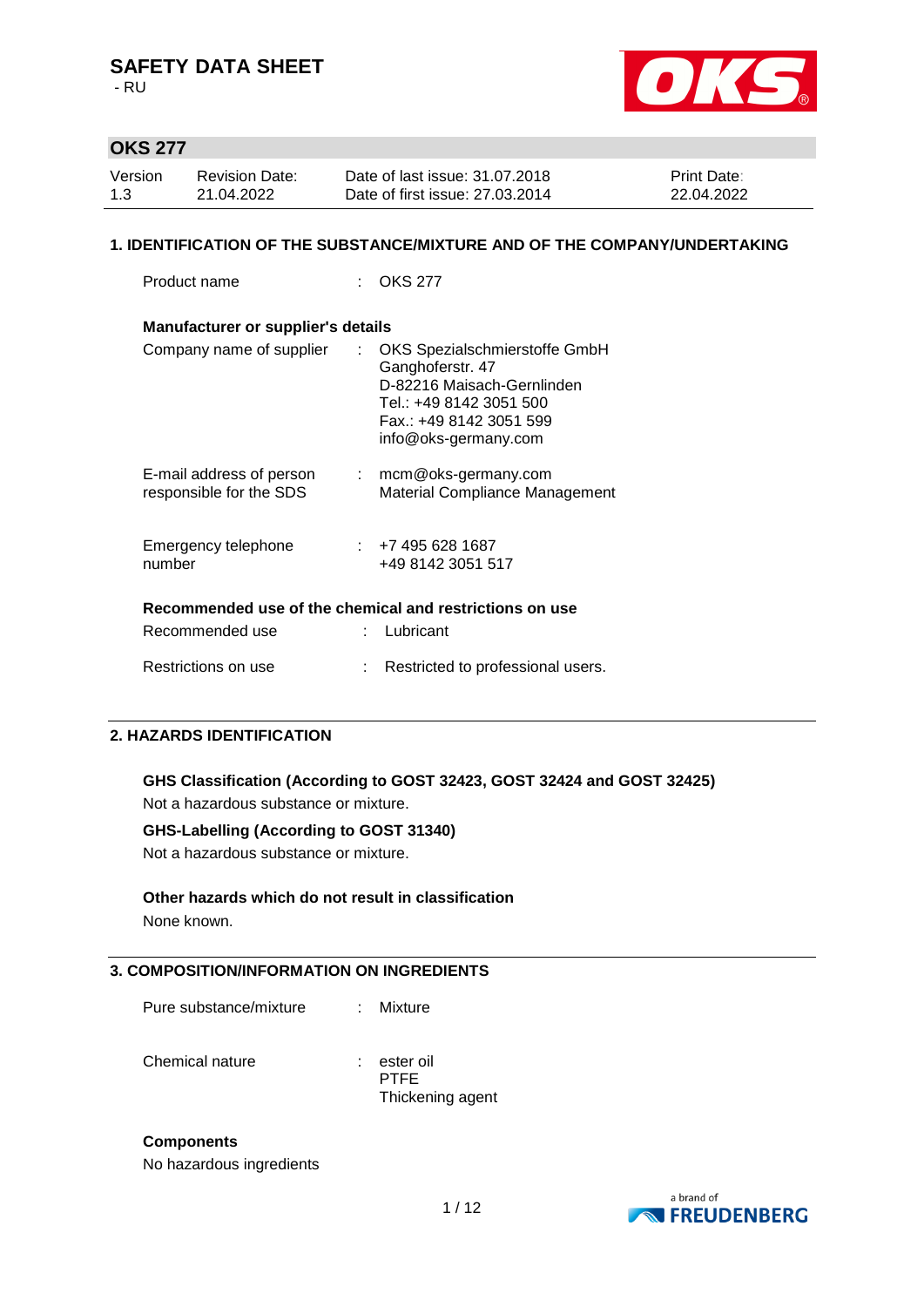- RU



# **OKS 277**

| Version | <b>Revision Date:</b> | Date of last issue: 31,07,2018  | <b>Print Date:</b> |
|---------|-----------------------|---------------------------------|--------------------|
| 1.3     | 21.04.2022            | Date of first issue: 27,03,2014 | 22.04.2022         |
|         |                       |                                 |                    |

| 4. FIRST AID MEASURES                                             |  |                                                                                                                                                                                                    |  |  |  |  |
|-------------------------------------------------------------------|--|----------------------------------------------------------------------------------------------------------------------------------------------------------------------------------------------------|--|--|--|--|
| If inhaled                                                        |  | Remove person to fresh air. If signs/symptoms continue, get<br>medical attention.<br>Keep patient warm and at rest.<br>If breathing is irregular or stopped, administer artificial<br>respiration. |  |  |  |  |
| In case of skin contact                                           |  | : Remove contaminated clothing. If irritation develops, get<br>medical attention.<br>Wash off with soap and water.                                                                                 |  |  |  |  |
| In case of eye contact                                            |  | Rinse immediately with plenty of water, also under the eyelids,<br>for at least 10 minutes.<br>If eye irritation persists, consult a specialist.                                                   |  |  |  |  |
| If swallowed                                                      |  | Move the victim to fresh air.<br>Do not induce vomiting without medical advice.                                                                                                                    |  |  |  |  |
| Most important symptoms<br>and effects, both acute and<br>delayed |  | : No information available.<br>None known.                                                                                                                                                         |  |  |  |  |
| Notes to physician                                                |  | No information available.                                                                                                                                                                          |  |  |  |  |

## **5. FIREFIGHTING MEASURES**

### **Flammable properties**

| Flash point<br>Ignition temperature                                     |               | Not applicable<br>: No data available                                       |
|-------------------------------------------------------------------------|---------------|-----------------------------------------------------------------------------|
| Upper explosion limit / Upper : No data available<br>flammability limit |               |                                                                             |
| Lower explosion limit / Lower : No data available<br>flammability limit |               |                                                                             |
| Flammability (solid, gas)                                               | t.            | <b>Combustible Solids</b>                                                   |
| Suitable extinguishing media                                            | $\mathcal{L}$ | Use water spray, alcohol-resistant foam, dry chemical or<br>carbon dioxide. |
| Unsuitable extinguishing<br>media                                       | $\mathcal{L}$ | High volume water jet                                                       |
| Hazardous combustion<br>products                                        | ÷.            | Carbon oxides<br>Halogenated compounds                                      |

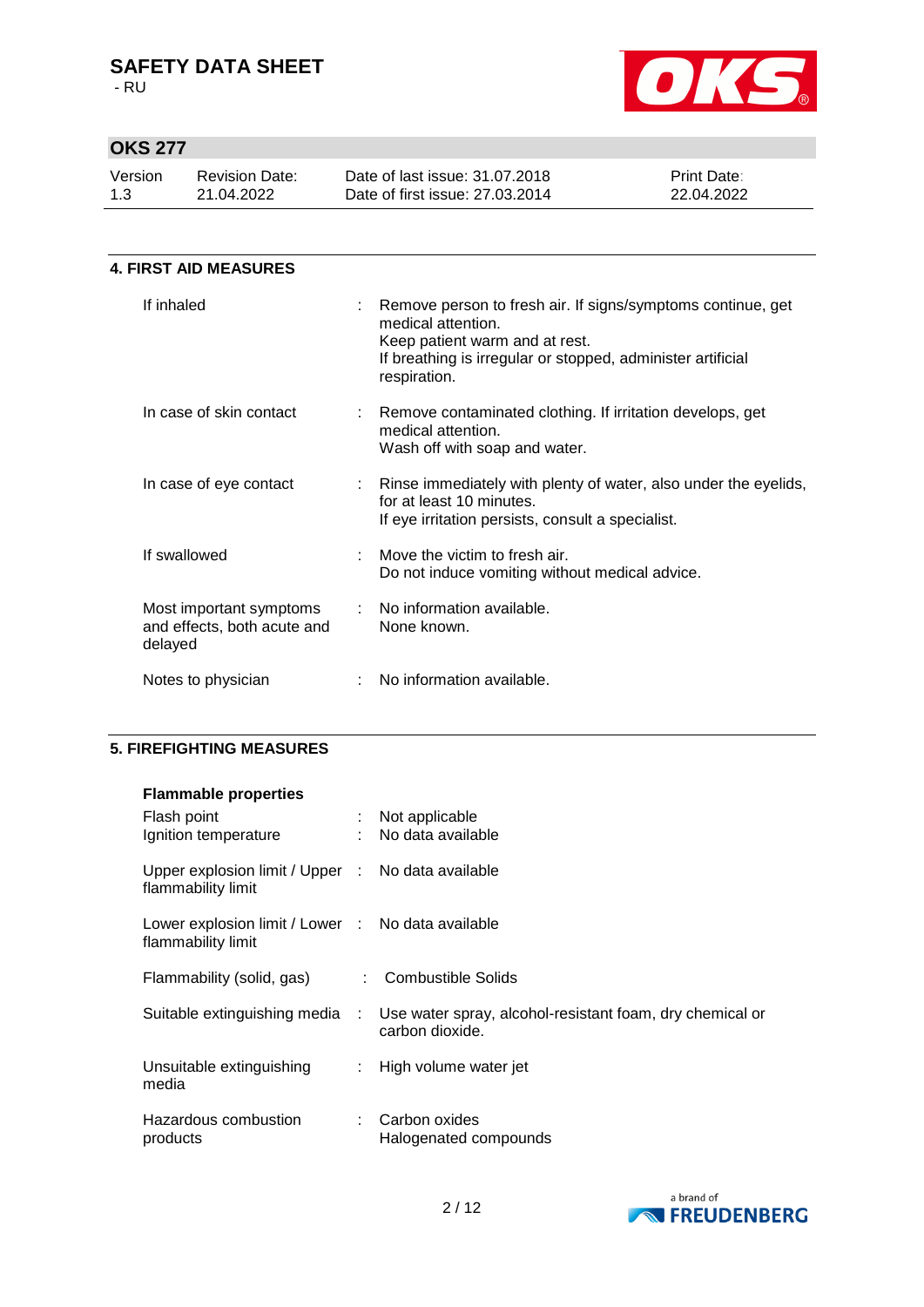

## **OKS 277**

| Version<br>1.3 | <b>Revision Date:</b><br>21.04.2022                | Date of last issue: 31.07.2018<br>Date of first issue: 27.03.2014                                                                                                        | Print Date:<br>22.04.2022 |
|----------------|----------------------------------------------------|--------------------------------------------------------------------------------------------------------------------------------------------------------------------------|---------------------------|
|                | Further information                                | : Standard procedure for chemical fires.                                                                                                                                 |                           |
|                | Special protective equipment :<br>for firefighters | In the event of fire, wear self-contained breathing apparatus.<br>Use personal protective equipment.<br>Exposure to decomposition products may be a hazard to<br>health. |                           |

### **6. ACCIDENTAL RELEASE MEASURES**

| Personal precautions,<br>protective equipment and<br>emergency procedures | : Evacuate personnel to safe areas.<br>Use the indicated respiratory protection if the occupational<br>exposure limit is exceeded and/or in case of product release<br>(dust).<br>Do not breathe vapours, aerosols.<br>Refer to protective measures listed in sections 7 and 8. |
|---------------------------------------------------------------------------|---------------------------------------------------------------------------------------------------------------------------------------------------------------------------------------------------------------------------------------------------------------------------------|
| Environmental precautions                                                 | : Try to prevent the material from entering drains or water<br>courses.<br>Local authorities should be advised if significant spillages<br>cannot be contained.                                                                                                                 |
| Methods and materials for<br>containment and cleaning up                  | : Clean up promptly by sweeping or vacuum.<br>Keep in suitable, closed containers for disposal.                                                                                                                                                                                 |

### **7. HANDLING AND STORAGE**

| Advice on safe handling     | : For personal protection see section 8.<br>Smoking, eating and drinking should be prohibited in the<br>application area.<br>Wash hands and face before breaks and immediately after<br>handling the product.                                                                                                                          |
|-----------------------------|----------------------------------------------------------------------------------------------------------------------------------------------------------------------------------------------------------------------------------------------------------------------------------------------------------------------------------------|
| Conditions for safe storage | : Store in original container.<br>Keep container closed when not in use.<br>Keep in a dry, cool and well-ventilated place.<br>Containers which are opened must be carefully resealed and<br>kept upright to prevent leakage.<br>Store in accordance with the particular national regulations.<br>Keep in properly labelled containers. |

## **8. EXPOSURE CONTROLS/PERSONAL PROTECTION**

## **Components with workplace control parameters**

Contains no substances with occupational exposure limit values.

**Engineering measures** : none

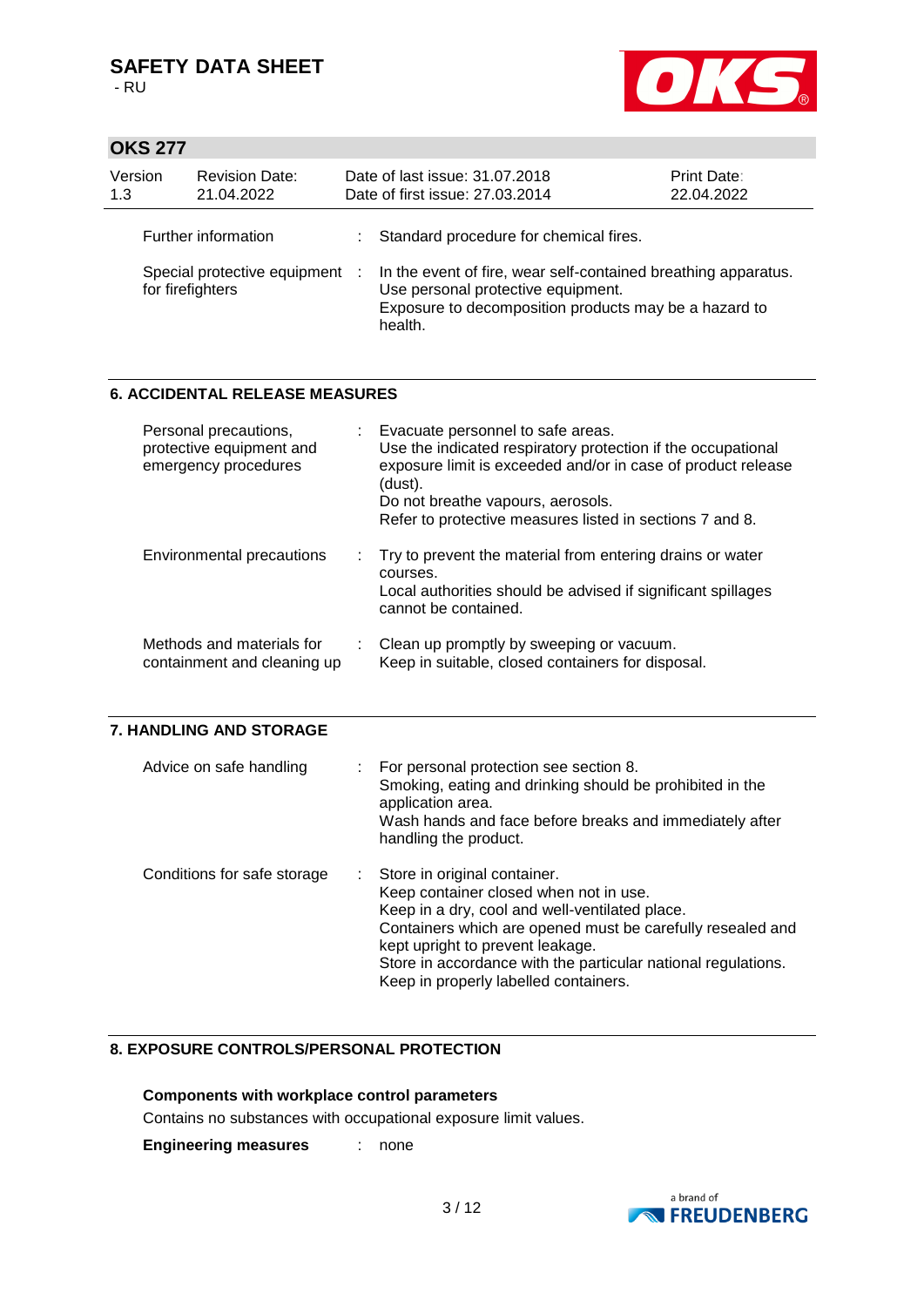- RU



# **OKS 277**

| Version<br>1.3 | <b>Revision Date:</b><br>21.04.2022                                   |    | Date of last issue: 31.07.2018<br>Date of first issue: 27,03,2014                                                                                                                                                                                                                                         | Print Date:<br>22.04.2022 |
|----------------|-----------------------------------------------------------------------|----|-----------------------------------------------------------------------------------------------------------------------------------------------------------------------------------------------------------------------------------------------------------------------------------------------------------|---------------------------|
|                | Personal protective equipment                                         |    |                                                                                                                                                                                                                                                                                                           |                           |
|                | Respiratory protection                                                | ÷. | Not required; except in case of aerosol formation.                                                                                                                                                                                                                                                        |                           |
|                | Filter type                                                           |    | Filter type A-P                                                                                                                                                                                                                                                                                           |                           |
|                | Hand protection<br>Material<br>Break through time<br>Protective index |    | Nitrile rubber<br>$> 10$ min<br>Class 1                                                                                                                                                                                                                                                                   |                           |
|                | Remarks                                                               |    | For prolonged or repeated contact use protective gloves. The<br>break through time depends amongst other things on the<br>material, the thickness and the type of glove and therefore<br>has to be measured for each case.                                                                                |                           |
|                | Eye protection                                                        |    | Safety glasses with side-shields                                                                                                                                                                                                                                                                          |                           |
|                | Protective measures                                                   |    | The type of protective equipment must be selected according<br>to the concentration and amount of the dangerous substance<br>at the specific workplace.<br>Choose body protection in relation to its type, to the<br>concentration and amount of dangerous substances, and to<br>the specific work-place. |                           |
|                | Hygiene measures                                                      |    | Wash face, hands and any exposed skin thoroughly after<br>handling.                                                                                                                                                                                                                                       |                           |

### **9. PHYSICAL AND CHEMICAL PROPERTIES**

| Appearance                  | ÷  | paste                                                         |
|-----------------------------|----|---------------------------------------------------------------|
| Colour                      | ÷  | white                                                         |
| Odour                       | ÷  | fruity                                                        |
| Odour Threshold             | ÷  | No data available                                             |
| рH                          | ÷  | Not applicable<br>substance/mixture is non-soluble (in water) |
| Melting point/range         | ÷. | No data available                                             |
| Boiling point/boiling range | ÷. | No data available                                             |

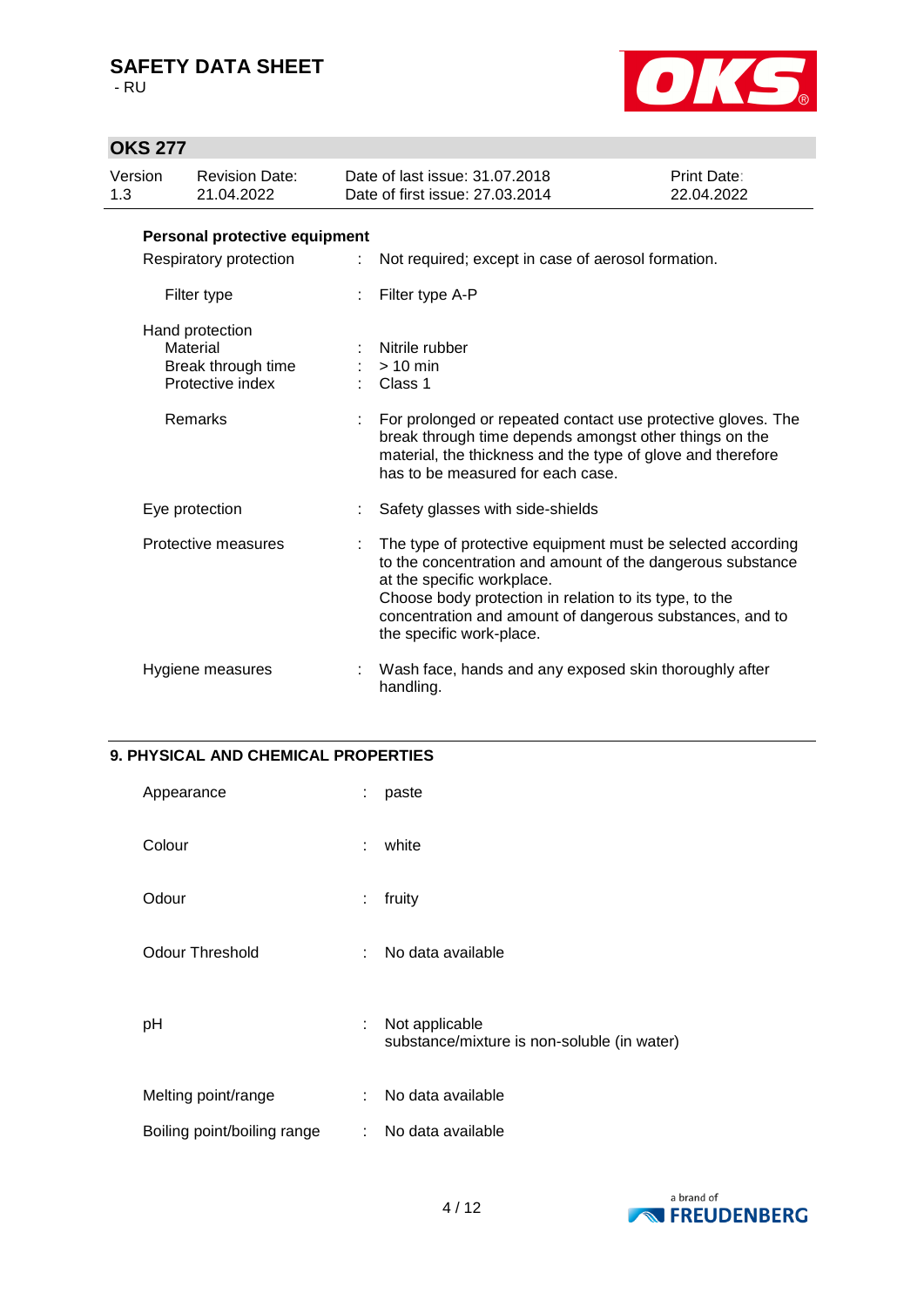

# **OKS 277**

| Version<br>1.3 |                     | <b>Revision Date:</b><br>21.04.2022                 |   | Date of last issue: 31.07.2018<br>Date of first issue: 27.03.2014      | Print Date:<br>22.04.2022 |
|----------------|---------------------|-----------------------------------------------------|---|------------------------------------------------------------------------|---------------------------|
|                | Flash point         |                                                     |   | Not applicable                                                         |                           |
|                |                     | Evaporation rate                                    |   | No data available                                                      |                           |
|                |                     | Flammability (solid, gas)                           | ÷ | <b>Combustible Solids</b>                                              |                           |
|                | Self-ignition       |                                                     |   | not auto-flammable                                                     |                           |
|                |                     | Upper explosion limit / Upper<br>flammability limit |   | No data available                                                      |                           |
|                |                     | Lower explosion limit / Lower<br>flammability limit |   | No data available                                                      |                           |
|                |                     | Vapour pressure                                     |   | < 0,001 hPa (20 °C)                                                    |                           |
|                |                     | Relative vapour density                             | ÷ | No data available                                                      |                           |
|                |                     | Relative density                                    |   | 1,2 $(20 °C)$<br>Reference substance: Water<br>The value is calculated |                           |
|                | Density             |                                                     |   | 1,20 g/cm3 (20 $°C$ )                                                  |                           |
|                | <b>Bulk density</b> |                                                     |   | No data available                                                      |                           |
|                | Solubility(ies)     | Water solubility                                    |   | insoluble                                                              |                           |
|                |                     | Solubility in other solvents                        | ÷ | No data available                                                      |                           |
|                | octanol/water       | Partition coefficient: n-                           |   | No data available                                                      |                           |
|                |                     | Auto-ignition temperature                           | ÷ | No data available                                                      |                           |
|                |                     | Decomposition temperature                           |   | No data available                                                      |                           |
|                | Viscosity           | Viscosity, dynamic                                  | ÷ | No data available                                                      |                           |
|                |                     | Viscosity, kinematic                                |   | Not applicable                                                         |                           |
|                |                     | <b>Explosive properties</b>                         |   | Not explosive                                                          |                           |
|                |                     | Oxidizing properties                                |   | No data available                                                      |                           |
|                |                     | Sublimation point                                   |   | No data available                                                      |                           |
|                |                     | Metal corrosion rate                                |   | Not corrosive to metals                                                |                           |

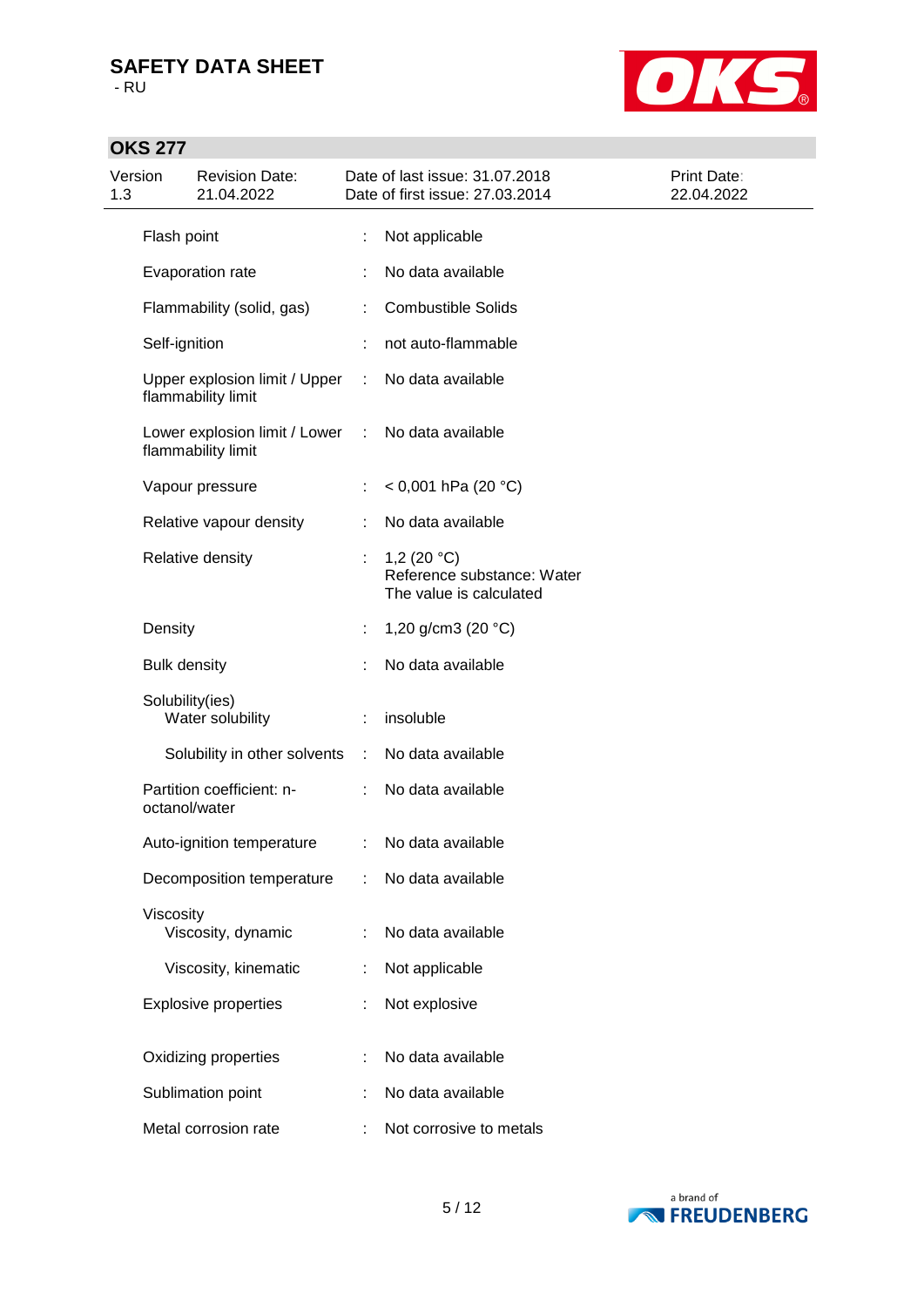

## **OKS 277**

| Date of first issue: 27,03,2014<br>22.04.2022<br>1.3<br>21.04.2022 | Version | Revision Date: | Date of last issue: 31.07.2018 | <b>Print Date:</b> |
|--------------------------------------------------------------------|---------|----------------|--------------------------------|--------------------|
|--------------------------------------------------------------------|---------|----------------|--------------------------------|--------------------|

### **10. STABILITY AND REACTIVITY**

| Reactivity                            | ÷. | No hazards to be specially mentioned.                       |
|---------------------------------------|----|-------------------------------------------------------------|
| Chemical stability                    | ÷  | Stable under normal conditions.                             |
| Possibility of hazardous<br>reactions | ÷. | No dangerous reaction known under conditions of normal use. |
| Conditions to avoid                   |    | : No conditions to be specially mentioned.                  |
| Incompatible materials                |    | No materials to be especially mentioned.                    |
| Hazardous decomposition<br>products   | ÷  | No decomposition if stored and applied as directed.         |

### **11. TOXICOLOGICAL INFORMATION**

|  | <b>Acute toxicity</b> |
|--|-----------------------|
|--|-----------------------|

| <b>Product:</b><br>Acute oral toxicity | Remarks: This information is not available.   |
|----------------------------------------|-----------------------------------------------|
| Acute inhalation toxicity              | : Remarks: This information is not available. |

Acute dermal toxicity : Remarks: This information is not available.

### **Skin corrosion/irritation**

**Product:**

Remarks : This information is not available.

#### **Serious eye damage/eye irritation**

### **Product:**

Remarks : This information is not available.

### **Respiratory or skin sensitisation**

### **Product:**

| Remarks |  | This information is not available. |
|---------|--|------------------------------------|
|---------|--|------------------------------------|

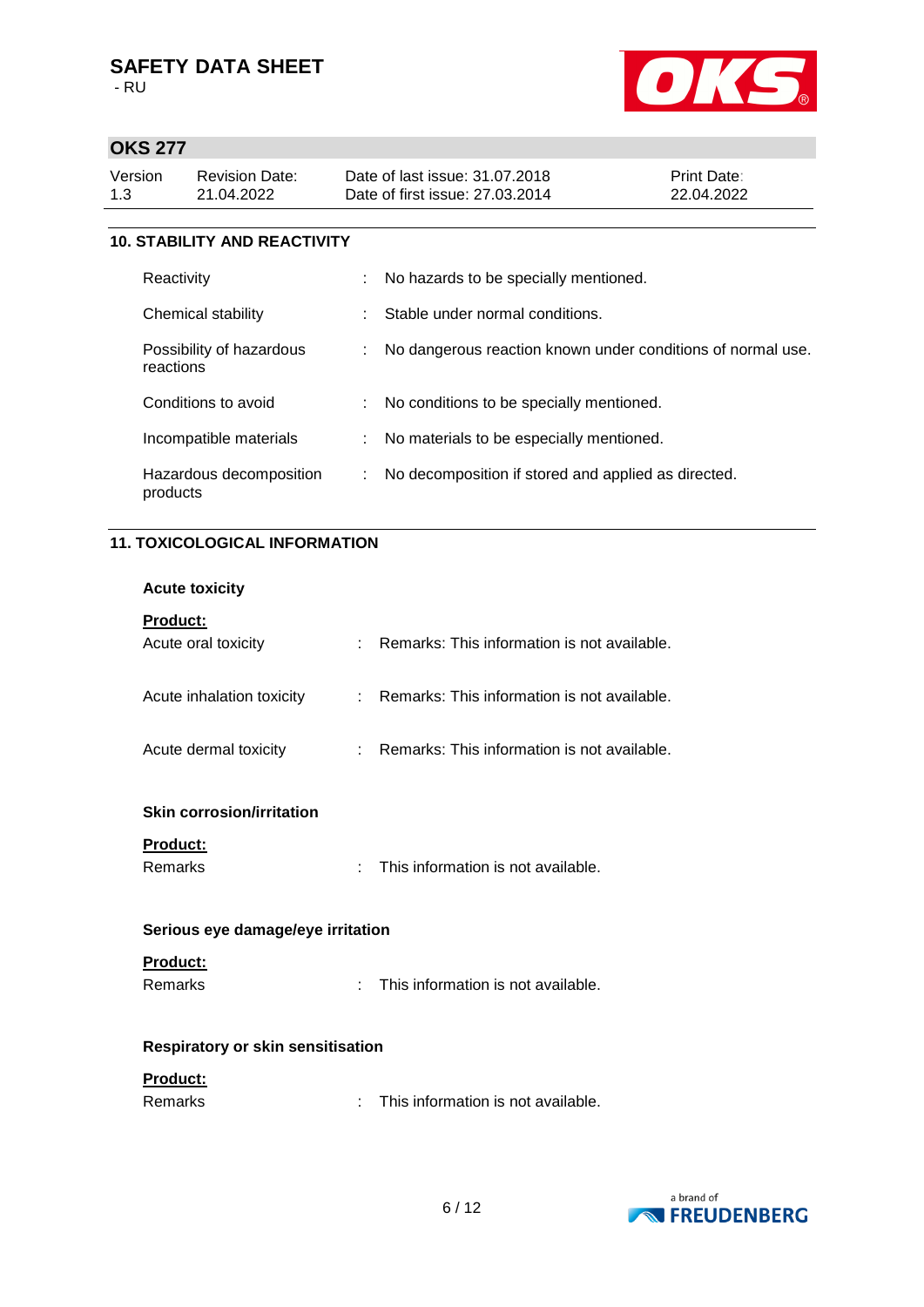- RU



# **OKS 277**

| Version<br>1.3             | <b>Revision Date:</b><br>21.04.2022 |                             | Date of last issue: 31.07.2018<br>Date of first issue: 27.03.2014 | Print Date:<br>22.04.2022 |
|----------------------------|-------------------------------------|-----------------------------|-------------------------------------------------------------------|---------------------------|
|                            | <b>Germ cell mutagenicity</b>       |                             |                                                                   |                           |
| Product:                   | Genotoxicity in vitro               | $\mathcal{L}^{\mathcal{L}}$ | Remarks: No data available                                        |                           |
|                            | Genotoxicity in vivo                | $\mathbb{R}^n$              | Remarks: No data available                                        |                           |
|                            | Carcinogenicity                     |                             |                                                                   |                           |
| Product:<br><b>Remarks</b> |                                     | ÷                           | No data available                                                 |                           |
|                            | <b>Reproductive toxicity</b>        |                             |                                                                   |                           |
| Product:                   | Effects on fertility                | ÷                           | Remarks: No data available                                        |                           |
|                            | Effects on foetal<br>development    | ÷                           | Remarks: No data available                                        |                           |
|                            | <b>Repeated dose toxicity</b>       |                             |                                                                   |                           |
| Product:<br>Remarks        |                                     | ÷                           | This information is not available.                                |                           |
|                            | <b>Aspiration toxicity</b>          |                             |                                                                   |                           |
| Product:                   | This information is not available.  |                             |                                                                   |                           |
|                            | <b>Further information</b>          |                             |                                                                   |                           |
| Deadlings.                 |                                     |                             |                                                                   |                           |



Remarks **interpart in the Component Component is and** information given is based on data on the components and the toxicology of similar products.

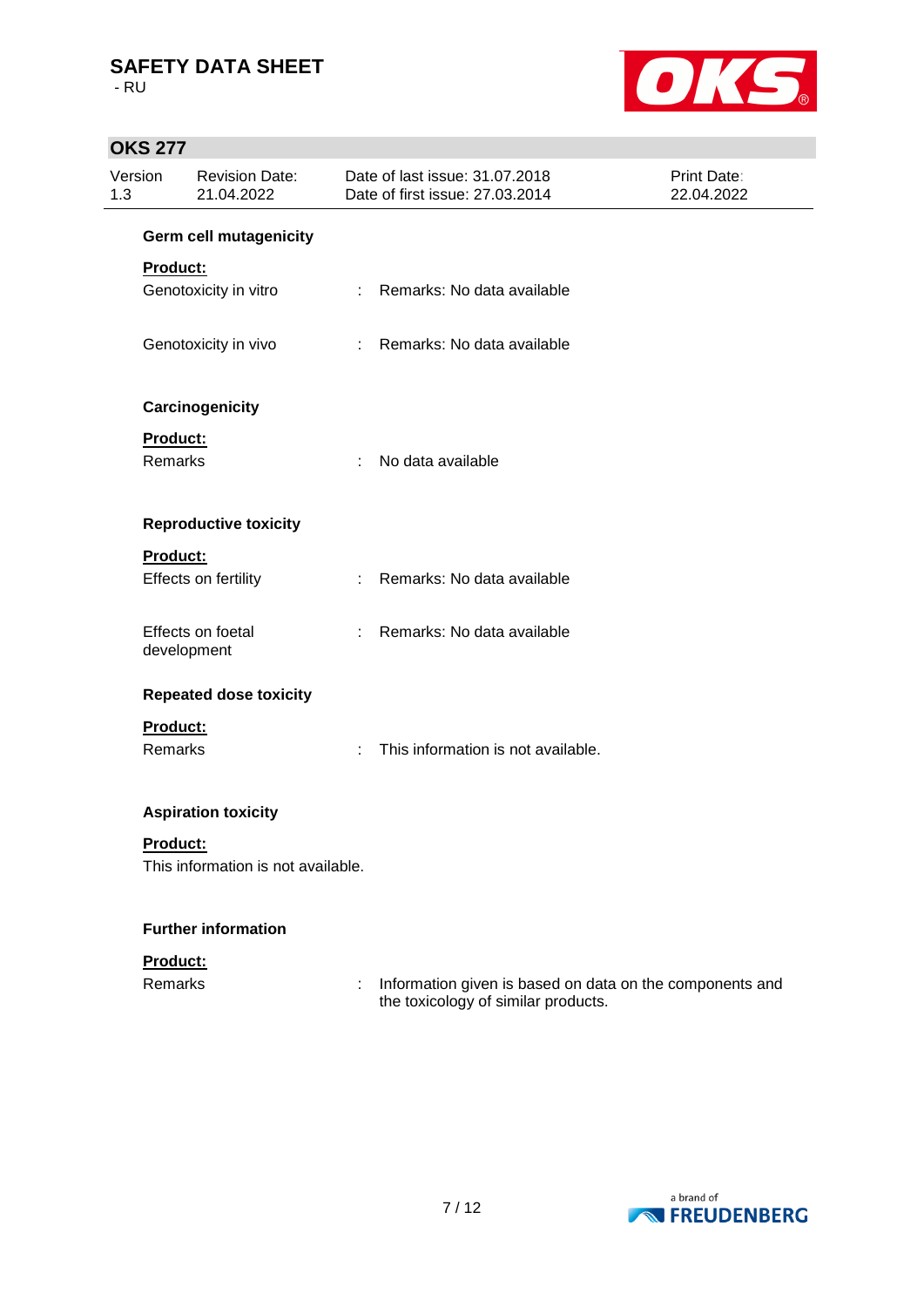- RU



## **OKS 277**

| Version<br>1.3 |                         | <b>Revision Date:</b><br>21.04.2022                      |                            | Date of last issue: 31.07.2018<br>Date of first issue: 27.03.2014                                                                                                                                                       | Print Date:<br>22.04.2022 |
|----------------|-------------------------|----------------------------------------------------------|----------------------------|-------------------------------------------------------------------------------------------------------------------------------------------------------------------------------------------------------------------------|---------------------------|
|                |                         | <b>12. ECOLOGICAL INFORMATION</b>                        |                            |                                                                                                                                                                                                                         |                           |
|                | <b>Ecotoxicity</b>      |                                                          |                            |                                                                                                                                                                                                                         |                           |
|                | Product:                |                                                          |                            |                                                                                                                                                                                                                         |                           |
|                |                         | Toxicity to fish                                         |                            | Remarks: No data available                                                                                                                                                                                              |                           |
|                |                         | Toxicity to daphnia and other :<br>aquatic invertebrates |                            | Remarks: No data available                                                                                                                                                                                              |                           |
|                | plants                  | Toxicity to algae/aquatic                                |                            | Remarks: No data available                                                                                                                                                                                              |                           |
|                |                         | Toxicity to microorganisms                               |                            | : Remarks: No data available                                                                                                                                                                                            |                           |
|                |                         | <b>Persistence and degradability</b>                     |                            |                                                                                                                                                                                                                         |                           |
|                | Product:                |                                                          |                            |                                                                                                                                                                                                                         |                           |
|                |                         | Biodegradability                                         |                            | Remarks: No data available                                                                                                                                                                                              |                           |
|                | removability            | Physico-chemical                                         | $\mathcal{L}^{\text{max}}$ | Remarks: No data available                                                                                                                                                                                              |                           |
|                |                         | <b>Bioaccumulative potential</b>                         |                            |                                                                                                                                                                                                                         |                           |
|                | Product:                |                                                          |                            |                                                                                                                                                                                                                         |                           |
|                |                         | Bioaccumulation                                          |                            | Remarks: This mixture contains no substance considered to<br>be persistent, bioaccumulating and toxic (PBT).<br>This mixture contains no substance considered to be very<br>persistent and very bioaccumulating (vPvB). |                           |
|                |                         | <b>Mobility in soil</b>                                  |                            |                                                                                                                                                                                                                         |                           |
|                | Product:                |                                                          |                            |                                                                                                                                                                                                                         |                           |
|                | Mobility                |                                                          |                            | Remarks: No data available                                                                                                                                                                                              |                           |
|                |                         | Distribution among<br>environmental compartments         |                            | Remarks: No data available                                                                                                                                                                                              |                           |
|                |                         | Other adverse effects                                    |                            |                                                                                                                                                                                                                         |                           |
|                | Product:<br>information | Additional ecological                                    |                            | No information on ecology is available.                                                                                                                                                                                 |                           |

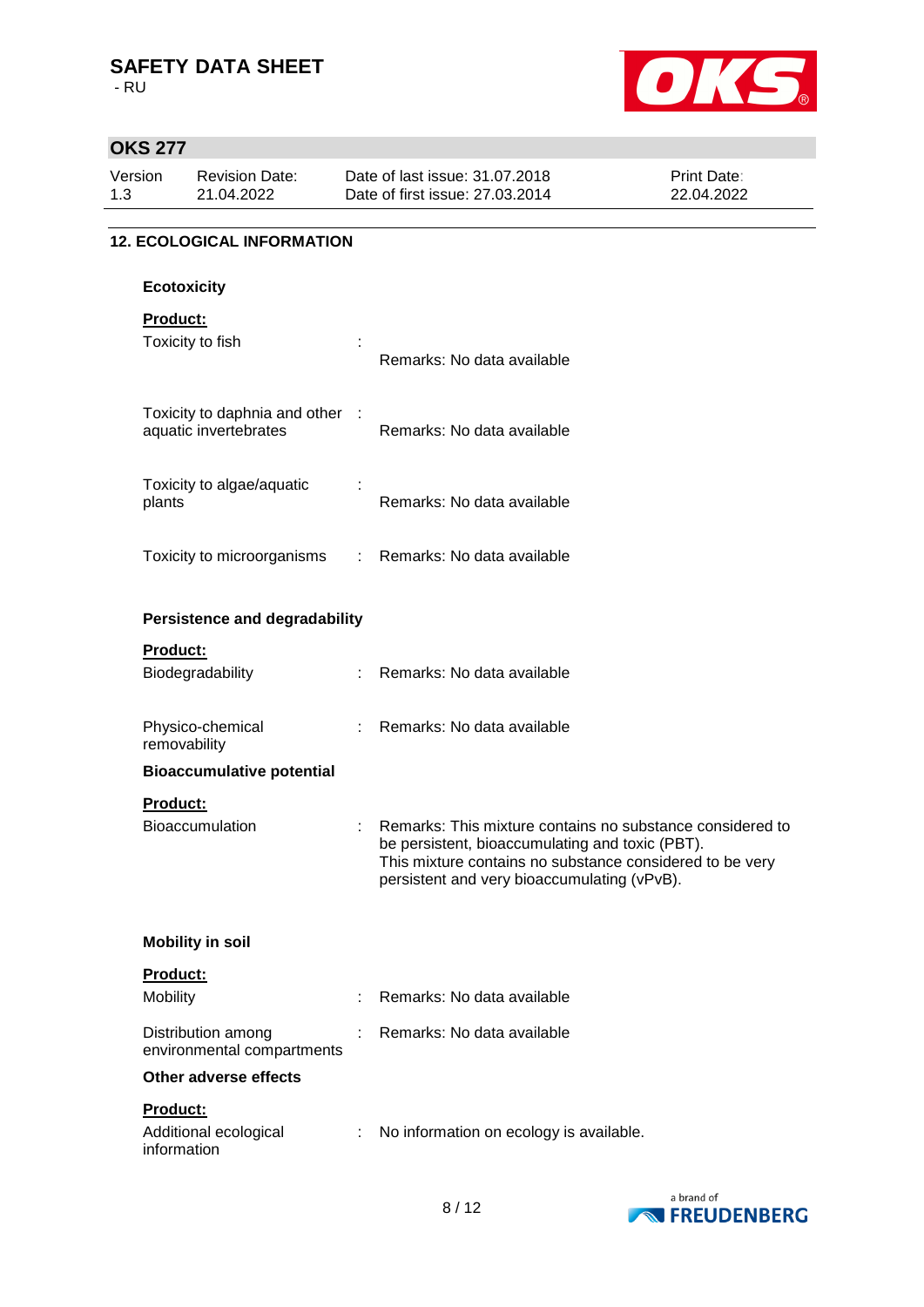- RU



## **OKS 277**

| Version | Revision Date: | Date of last issue: 31.07.2018  | <b>Print Date:</b> |
|---------|----------------|---------------------------------|--------------------|
| 1.3     | 21.04.2022     | Date of first issue: 27,03,2014 | 22.04.2022         |

### **13. DISPOSAL CONSIDERATIONS**

| <b>Disposal methods</b> |    |                                                                                                                                                                        |
|-------------------------|----|------------------------------------------------------------------------------------------------------------------------------------------------------------------------|
| Waste from residues     |    | : The product should not be allowed to enter drains, water<br>courses or the soil.                                                                                     |
| Contaminated packaging  | ÷. | Packaging that is not properly emptied must be disposed of as<br>the unused product.<br>Dispose of waste product or used containers according to<br>local regulations. |
|                         |    | The following Waste Codes are only suggestions:                                                                                                                        |
| Waste Code              |    | : used product, unused product<br>12 01 12*, spent waxes and fats                                                                                                      |
|                         |    | uncleaned packagings<br>15 01 10, packaging containing residues of or contaminated<br>by hazardous substances                                                          |

### **14. TRANSPORT INFORMATION**

### **ADR**

Not regulated as a dangerous good

### **UNRTDG**

Not regulated as a dangerous good

#### **IATA-DGR**

Not regulated as a dangerous good

### **IMDG-Code**

Not regulated as a dangerous good

### **Transport in bulk according to Annex II of MARPOL 73/78 and the IBC Code**

Not applicable for product as supplied.

### **15. REGULATORY INFORMATION**

### **National regulatory information**

Federal Law of 10.01.2002 No. 184-FZ "On Technical Regulation". Federal Law of 10.01.2002 No. 7-FZ "On Environmental Protection". Federal Law of 21.07.1997 No. 116-FZ (amended on 11.06.2021) "On industrial safety of hazardous production facilities". Federal Law of 24.06.1998 No. 89-FZ (amended on 02.07.2021) "On production and consumption waste".

Federal Law of 10.01.2002 No. 7-FZ (amended on 02.07.2021) "On environmental protection".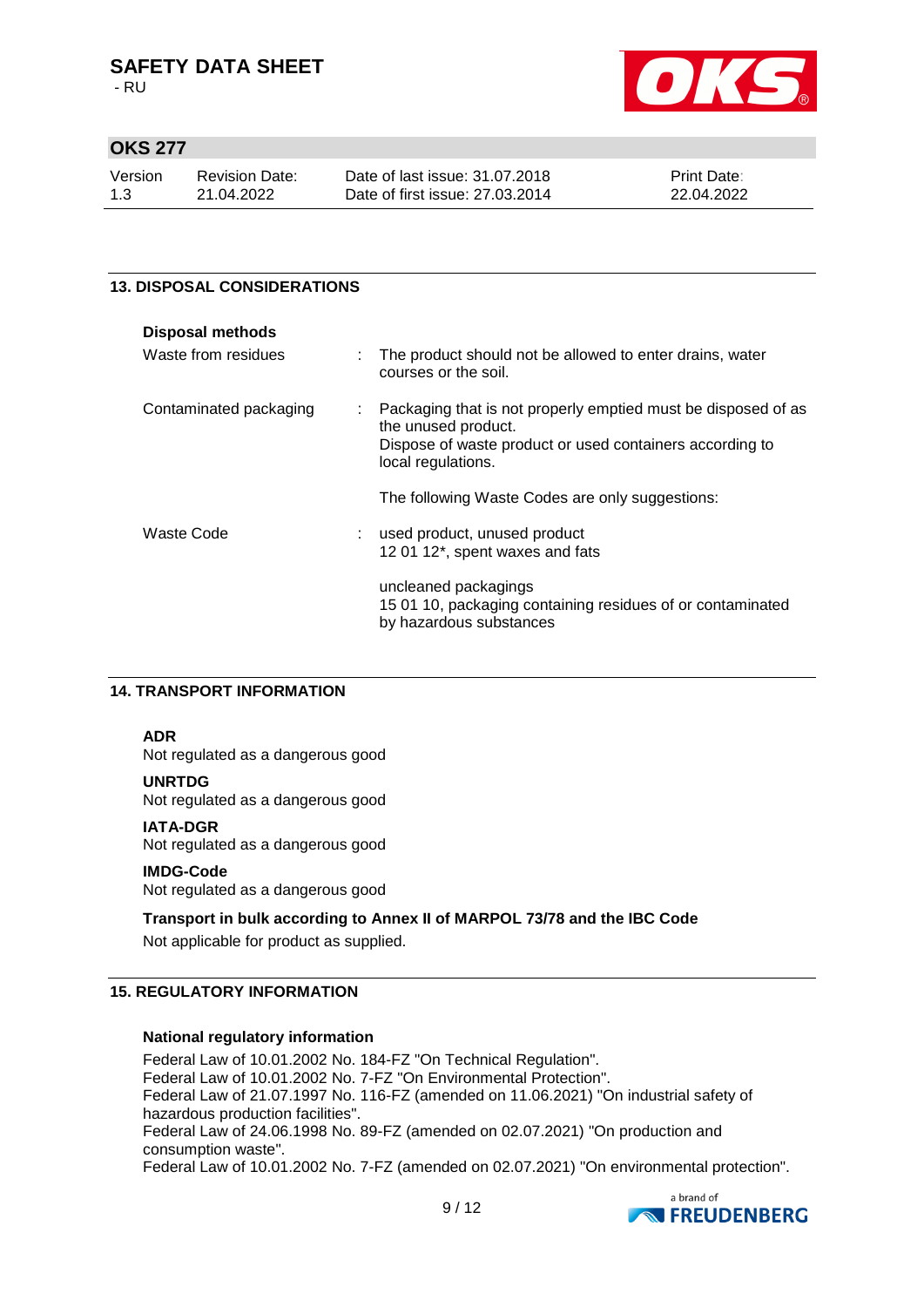- RU



## **OKS 277**

| Version | Revision Date: | Date of last issue: 31,07,2018  | <b>Print Date:</b> |
|---------|----------------|---------------------------------|--------------------|
| 1.3     | 21.04.2022     | Date of first issue: 27,03,2014 | 22.04.2022         |

Federal Law of 04.05.1999 No. 96-FZ "On the protection of atmospheric air" (as amended on December 8, 2020).

Federal Law of 30.03.1999 No. 52-FZ (amended on 02.07.2021) "On the Sanitary and Epidemiological Well-Being of the Population" (amended and supplemented, entered into force on 31.10.2021).

Federal Law of 27.12.2002 No. 184-FZ (amended on 02.07.2021) "On Technical Regulation" (amended and supplemented, entered into force on 01.09.2021).

TECHNICAL REGULATIONS OF THE CUSTOMS UNION TR CU 030/2012 On requirements for lubricants, oils and special fluids (amended on 03.03.2017).

### **16. OTHER INFORMATION**

### **List of data sources used in the preparation of the Safety Data Sheet**

GOST 30333-2007. Interstate standard. Safety data sheet for chemical products. Primary requirements.

GOST 12.1.007-76 Occupational safety standards system. Noxious substances. Classification and general safety requirements

GOST 12.1.044-89 Оccupational safety standards system. Fire and explosion hazard of substances and materials. Nomenclature of indices and methods of their determination GOST 14192-96. Interstate standard. Cargo marking. Minsk, 1998.

GOST 31340-2013. Interstate standard. Precautionary labeling of chemical products. General requirements.

GOST 32419-2013 Classification of the hazard of chemical products. General requirements. GOST 32421-2013 Classification of chemical products, the hazard of which is due to physical and chemical properties. Test methods for explosive chemical products.

GOST 32423-2013 Hazard classification of mixed chemical products by their effects on the body. GOST 32424-2013 Classification of the hazard of chemical products by their impact on the environment. Basic provisions.

GOST 32425-2013 Hazard classification of mixed chemical products in terms of environmental impact.

GOST R 53264-2009 Fire fighting equipment. Special protective clothing for firefighters. General technical requirements. Test methods.

GOST R 53265-2009 Fire fighting equipment. Personal protective equipment for the feet of the firefighter. General technical requirements. Test methods.

GOST R 53268-2009 Fire fighting equipment. Fire rescue belts. General technical requirements. Test methods.

GOST R 53269-2009 Fire fighting equipment. Firefighters helmets. General technical requirements. Test methods.

SanPiN 1.2.3685-21 "Hygienic standards and requirements for ensuring the safety and (or) harmlessness to humans of environmental factors" dated 28.01.2021.

SanPiN 2.1.3684-21 "Sanitary and epidemiological requirements for the maintenance of the territories of urban and rural settlements, for water bodies, drinking water and drinking water supply, atmospheric air, soils, living quarters, the operation of industrial, public premises, the organization and implementation of sanitary and anti-epidemic (preventive) measures".

European Agreement concerning the International Carriage of Dangerous Goods by Road (ADR). United Nations. New York and Geneva, 20.

International Maritime Dangerous Goods Code (IMDG-Code).

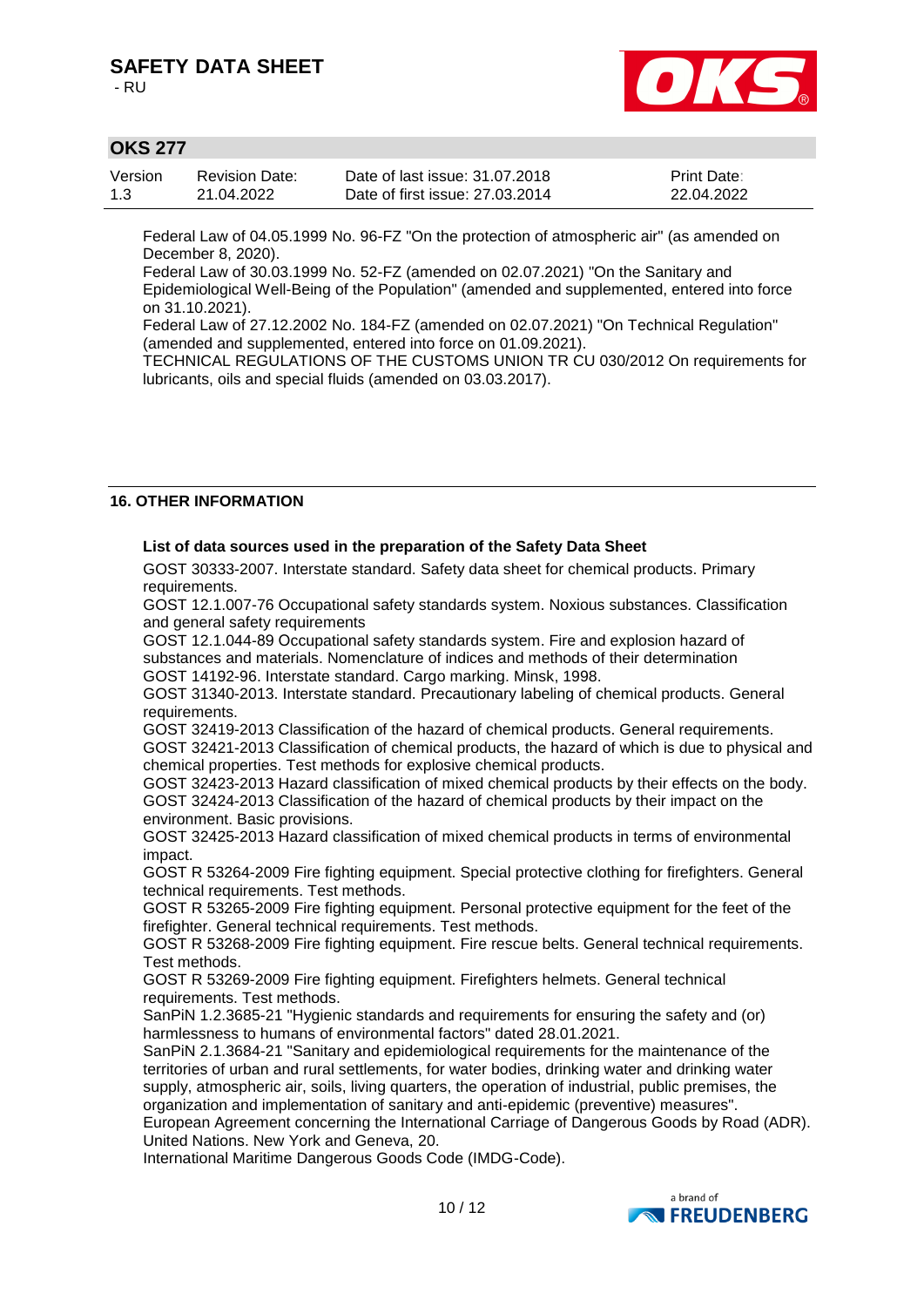- RU



## **OKS 277**

| Version | Revision Date: | Date of last issue: 31.07.2018  | <b>Print Date:</b> |
|---------|----------------|---------------------------------|--------------------|
| 1.3     | 21.04.2022     | Date of first issue: 27,03,2014 | 22.04.2022         |

Water quality standards for fishery water bodies, including standards for maximum permissible concentrations of harmful substances in the waters of fishery water bodies (approved by order of the Ministry of Agriculture of Russia dated December 13, 2016 No. 552).

Regulations for the carriage of dangerous goods (Appendix 1 and 2) to the Agreement on International Goods Transport by Rail (SMGS), 2009.

UN Recommendations on the Transport of Dangerous Goods. Typical rules. Twenty-first revised edition. United Nations, New York and Geneva, 2019.

#### **Full text of other abbreviations**

ADN - European Agreement concerning the International Carriage of Dangerous Goods by Inland Waterways; ADR - Agreement concerning the International Carriage of Dangerous Goods by Road; AIIC - Australian Inventory of Industrial Chemicals; ASTM - American Society for the Testing of Materials; bw - Body weight; CMR - Carcinogen, Mutagen or Reproductive Toxicant; DIN - Standard of the German Institute for Standardisation; DSL - Domestic Substances List (Canada); ECx - Concentration associated with x% response; ELx - Loading rate associated with x% response; EmS - Emergency Schedule; ENCS - Existing and New Chemical Substances (Japan); ErCx - Concentration associated with x% growth rate response; GHS - Globally Harmonized System; GLP - Good Laboratory Practice; IARC - International Agency for Research on Cancer; IATA - International Air Transport Association; IBC - International Code for the Construction and Equipment of Ships carrying Dangerous Chemicals in Bulk; IC50 - Half maximal inhibitory concentration; ICAO - International Civil Aviation Organization; IECSC - Inventory of Existing Chemical Substances in China; IMDG - International Maritime Dangerous Goods; IMO - International Maritime Organization; ISHL - Industrial Safety and Health Law (Japan); ISO - International Organisation for Standardization; KECI - Korea Existing Chemicals Inventory; LC50 - Lethal Concentration to 50 % of a test population; LD50 - Lethal Dose to 50% of a test population (Median Lethal Dose); MARPOL - International Convention for the Prevention of Pollution from Ships; n.o.s. - Not Otherwise Specified; NO(A)EC - No Observed (Adverse) Effect Concentration; NO(A)EL - No Observed (Adverse) Effect Level; NOELR - No Observable Effect Loading Rate; NZIoC - New Zealand Inventory of Chemicals; OECD - Organization for Economic Co-operation and Development; OPPTS - Office of Chemical Safety and Pollution Prevention; PBT - Persistent, Bioaccumulative and Toxic substance; PICCS - Philippines Inventory of Chemicals and Chemical Substances; (Q)SAR - (Quantitative) Structure Activity Relationship; REACH - Regulation (EC) No 1907/2006 of the European Parliament and of the Council concerning the Registration, Evaluation, Authorisation and Restriction of Chemicals; RID - Regulations concerning the International Carriage of Dangerous Goods by Rail; SADT - Self-Accelerating Decomposition Temperature; SDS - Safety Data Sheet; TCSI - Taiwan Chemical Substance Inventory; TECI - Thailand Existing Chemicals Inventory; TSCA - Toxic Substances Control Act (United States); UN - United Nations; UNRTDG - United Nations Recommendations on the Transport of Dangerous Goods; vPvB - Very Persistent and Very Bioaccumulative

This safety data sheet applies only to products as originally packed and labelled. The information contained therein may not be reproduced or modified without our express written permission. Any forwarding of this document is only permitted to the extent required by law. Any further, in particular public, dissemination of the safety data sheet (e.g. as a document for download from the Internet) is not permitted without our express written consent. We provide our customers with amended safety data sheets as prescribed by law. The customer is responsible for passing on safety data sheets and any amendments contained therein to its own customers, employees and other users of the product. We provide no guarantee that safety data sheets received by users from third parties are up-to-date. All information and instructions in this safety data sheet have been compiled to the best of our knowledge and are based on the information available to us on the day of publication. The information provided is intended to describe the product in relation to the required safety measures; it is neither an assurance of characteristics nor a guarantee of the